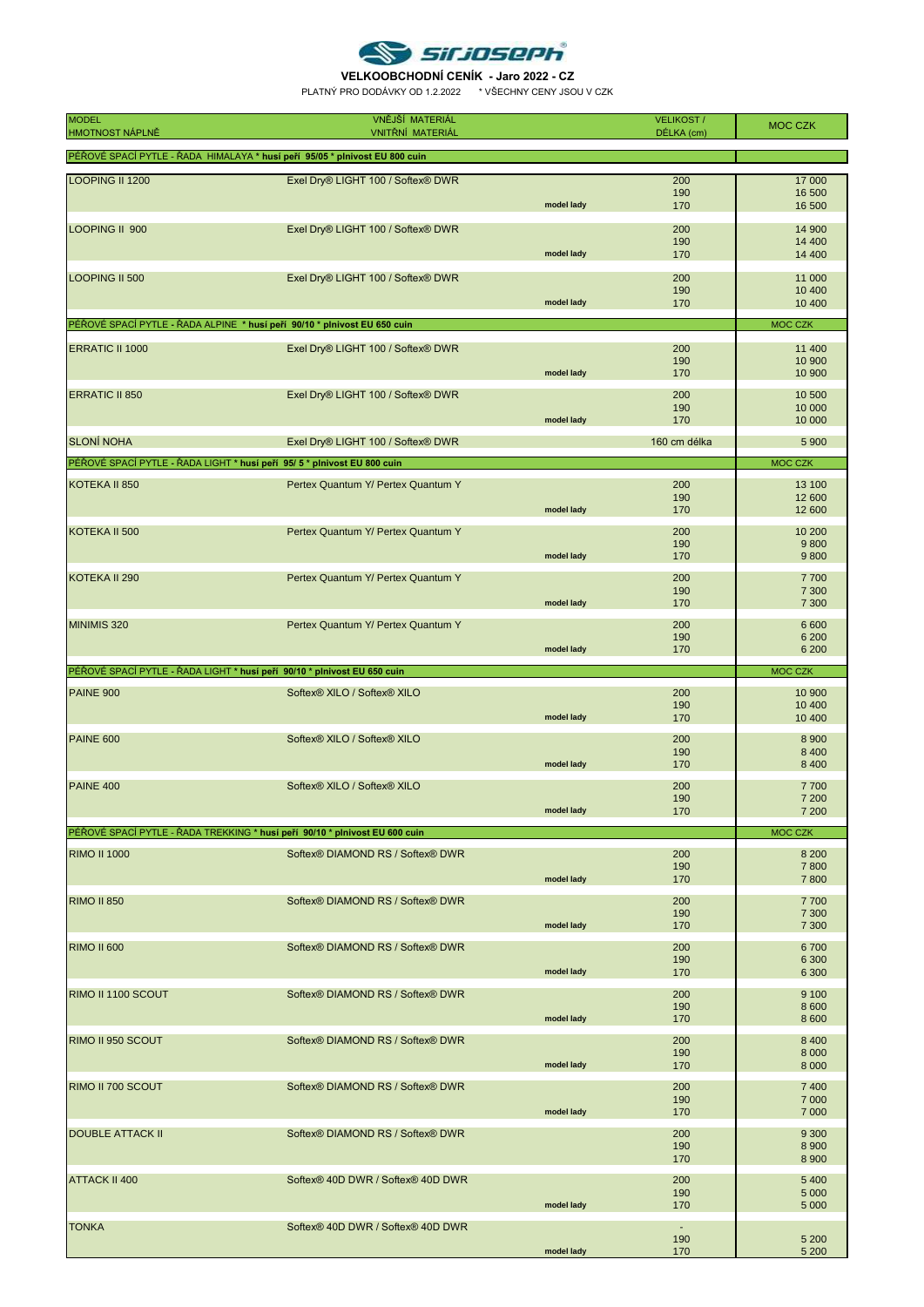| <b>MODEL</b><br><b>HMOTNOST NÁPLNĚ</b>                                   | VNĚJŠÍ MATERIÁL<br>VNITŘNÍ MATERIÁL                                                                                          | <b>VELIKOST/</b><br>DÉLKA (cm)            | <b>MOC CZK</b>     |
|--------------------------------------------------------------------------|------------------------------------------------------------------------------------------------------------------------------|-------------------------------------------|--------------------|
| SPACÍ PYTLE DĚTSKÉ - ŘADA TREKKING                                       |                                                                                                                              |                                           |                    |
| <b>KIKI DOWN 125/145</b><br>KIKI DOWN 85                                 | Softex® DIAMOND RS / Softex® *Husí peří 90/ 10 * EU 600 cuin<br>Softex® DIAMOND RS / Softex® * Husí peří 90/10 * EU 600 cuin | 125-145<br>85                             | 4 200<br>3 4 0 0   |
| <b>KIKI BASIC 125/145</b><br>KIKI BASIC 85                               | Softex® DIAMOND RS / Softex®<br>Softex® DIAMOND RS / Softex®                                                                 | Thermaloft<br>125-145<br>Thermaloft<br>85 | 2 9 0 0<br>2 2 0 0 |
| PÉŘOVÉ OBLEČENÍ                                                          |                                                                                                                              |                                           | <b>MOC CZK</b>     |
| HIMALAYA SERIES *husí peří 90/10 * plnivost EU 650 cuin<br>bunda 8000 II | Exel Dry® LIGHT 100 / Softex® DWR                                                                                            | S - XXL                                   | 10 590             |
| bunda 8000 II LONG                                                       | Exel Dry® LIGHT 100 / Softex® DWR                                                                                            | S - XXL                                   | 13 0 90            |
| kombinéza WIND FACE II                                                   | Exel Dry® LIGHT 100 / Softex® DWR                                                                                            | S - XXL                                   | 20 190             |
| kalhoty RAK                                                              | Exel Dry® LIGHT 100 / Softex® DWR                                                                                            | $S - XXL$                                 | 8890               |
| ALPINE SERIES *husí peří 90/10 * plnivost EU 650 cuin                    |                                                                                                                              |                                           |                    |
| bunda SPIRE                                                              | Exel Dry® STREAM / Softex® DWR                                                                                               | $S - XXL$                                 | 8 3 9 0            |
| bunda TERAG MAN II<br>bunda MESONA LADY II                               | Exel Dry® STREAM / Softex® DWR<br>Exel Dry® STREAM / Softex® DWR                                                             | S - XXXL<br>$S - XL$                      | 7 2 9 0<br>7 2 9 0 |
| bunda SHIPROCK MAN III<br>bunda SHIPROCK LADY III                        | Exel Dry® STREAM / Softex® DWR<br>Exel Dry® STREAM / Softex® DWR                                                             | S - XXL<br>$S - XL$                       | 6 5 9 0<br>6590    |
| kalhoty KJERAG II                                                        | Exel Dry® STREAM / Softex® DWR                                                                                               | $S - XXL$                                 | 7 0 9 0            |
| TREKKING SERIES *husí peří 90/10 * plnivost EU 650 cuin                  |                                                                                                                              |                                           |                    |
| bunda LADAK MAN<br>bunda SAFIR LADY                                      | Softex® Nius XT / Softex® 40D DWR<br>Softex® Nius XT / Softex® 40D DWR                                                       | S - XXXL<br>$S - XL$                      | 6 2 9 0<br>6 2 9 0 |
| bunda OPAL LADY PARKA                                                    | Softex® Nius XT / Softex® 40D DWR                                                                                            | $S - XL$                                  | 7 3 9 0            |
| vesta LADAK MAN<br>vesta SAFIR LADY                                      | Softex® Nius XT / Softex® 40D DWR<br>Softex® Nius XT / Softex® 40D DWR                                                       | S - XXXL<br>$S - XL$                      | 4 0 9 0<br>4 0 9 0 |
| LIGHT SERIES * husí peří 95/5 * plnivost EU 800 cuin                     |                                                                                                                              |                                           |                    |
| bunda KOTEKA MAN III<br>bunda KOTEKA LADY III                            | Pertex Quantum Y/ Pertex Quantum Y<br>Pertex Quantum Y/ Pertex Quantum Y                                                     | $S - XXL$<br>$S - XL$                     | 7 1 9 0<br>7 190   |
| MINIMIS SERIES * husí peří 95/5 * plnivost EU 800 cuin                   |                                                                                                                              |                                           |                    |
| bunda MINIMIS 280 MAN<br>bunda MINIMIS 280 LADY                          | Pertex Quantum Y/ Pertex Quantum Y<br>Pertex Quantum Y/ Pertex Quantum Y                                                     | $S - XXL$<br>$S - XL$                     | 7 0 9 0<br>7 0 9 0 |
| bunda MINIMIS 250 MAN<br>bunda MINIMIS 250 LADY                          | Pertex Quantum Y/ Pertex Quantum Y<br>Pertex Quantum Y/ Pertex Quantum Y                                                     | $S - XXL$<br>$S - XL$                     | 6490<br>6490       |
| LIGHT SERIES * husí peří 90 /10 * plnivost EU 650 cuin                   |                                                                                                                              |                                           |                    |
| bunda ATOL HOODED MAN<br>bunda ATOL HOODED LADY                          | Softex® Nius XT / Softex® 40D DWR<br>Softex® Nius XT / Softex® 40D DWR                                                       | $S - XXL$<br>$S - XL$                     | 5 5 9 0<br>5 5 9 0 |
| bunda ATOL MAN<br>bunda ATOL LADY                                        | Softex® Nius XT / Softex® 40D DWR<br>Softex <sup>®</sup> Nius XT / Softex <sup>®</sup> 40D DWR                               | S - XXXL<br>$S - XL$                      | 4890<br>4890       |
| vesta ATOL MAN                                                           | Softex® Nius XT / Softex® 40D DWR                                                                                            | S - XXXL                                  | 3790               |
| vesta ATOL LADY                                                          | Softex <sup>®</sup> Nius XT / Softex <sup>®</sup> 40D DWR                                                                    | $S - XL$                                  | 3790               |
| KIDS LINE *husí peří 90/10 * plnivost EU 650 cuin<br>bunda BUNI II       | Softex <sup>®</sup> Nius XT / Softex <sup>®</sup> 40D DWR                                                                    | S(104), M(116), L(128), XL(140)           | 3 2 9 0            |
| <b>ALPIN WOOL OBLEČENÍ</b>                                               |                                                                                                                              |                                           | <b>MOC CZK</b>     |
| <b>TREKKING SERIES</b>                                                   |                                                                                                                              |                                           |                    |
| bunda LOTUS HOODED MAN<br>bunda LOTUS HOODED LADY                        | Softex® Nius XT / Softex® 40D DWR<br>Softex® Nius XT / Softex® 40D DWR                                                       | M - XXL<br>$S - XL$                       | 5 5 9 0<br>5 5 9 0 |
| bunda KIONA LADY PARKA                                                   | Softex <sup>®</sup> Nius XT / Softex <sup>®</sup> 40D DWR                                                                    | S - XL                                    | 6 3 9 0            |
| bunda HERON MAN<br>bunda HERON LADY                                      | Softex <sup>®</sup> Nius XT / Softex <sup>®</sup> 40D DWR<br>Softex <sup>®</sup> Nius XT / Softex <sup>®</sup> 40D DWR       | M - XXXL<br>S - XL                        | 5 0 9 0<br>5 0 9 0 |
| vesta HERON MAN<br>vesta HERON LADY                                      | Softex <sup>®</sup> Nius XT / Softex <sup>®</sup> 40D DWR<br>Softex® Nius XT / Softex® 40D DWR                               | M - XXL<br>S - XL                         | 3 5 9 0<br>3590    |
| bunda FREON MAN<br>bunda FREON LADY                                      | Softex® Nius XT, TECHNOSTRETCH /Softex® 40D DWR<br>Softex® Nius XT, TECHNOSTRETCH /Softex® 40D DWR                           | M - XXL<br>$S - XL$                       | 4 0 9 0<br>4 0 9 0 |
| kalhoty SPIKE II                                                         | Softex® Nius XT, DYNAMIC® /Softex® 40D DWR                                                                                   | S - XXL                                   | 4890               |
| šortky FORZA II                                                          | Softex® Nius XT, TECHNOSTRETCH /Softex® 40D DWR                                                                              | S - XXL                                   | 3790               |
| sukně VERTIN LADY II                                                     | Softex® Nius XT, DYNAMIC® /Softex® 40D DWR                                                                                   | $S - XL$                                  | 2790               |